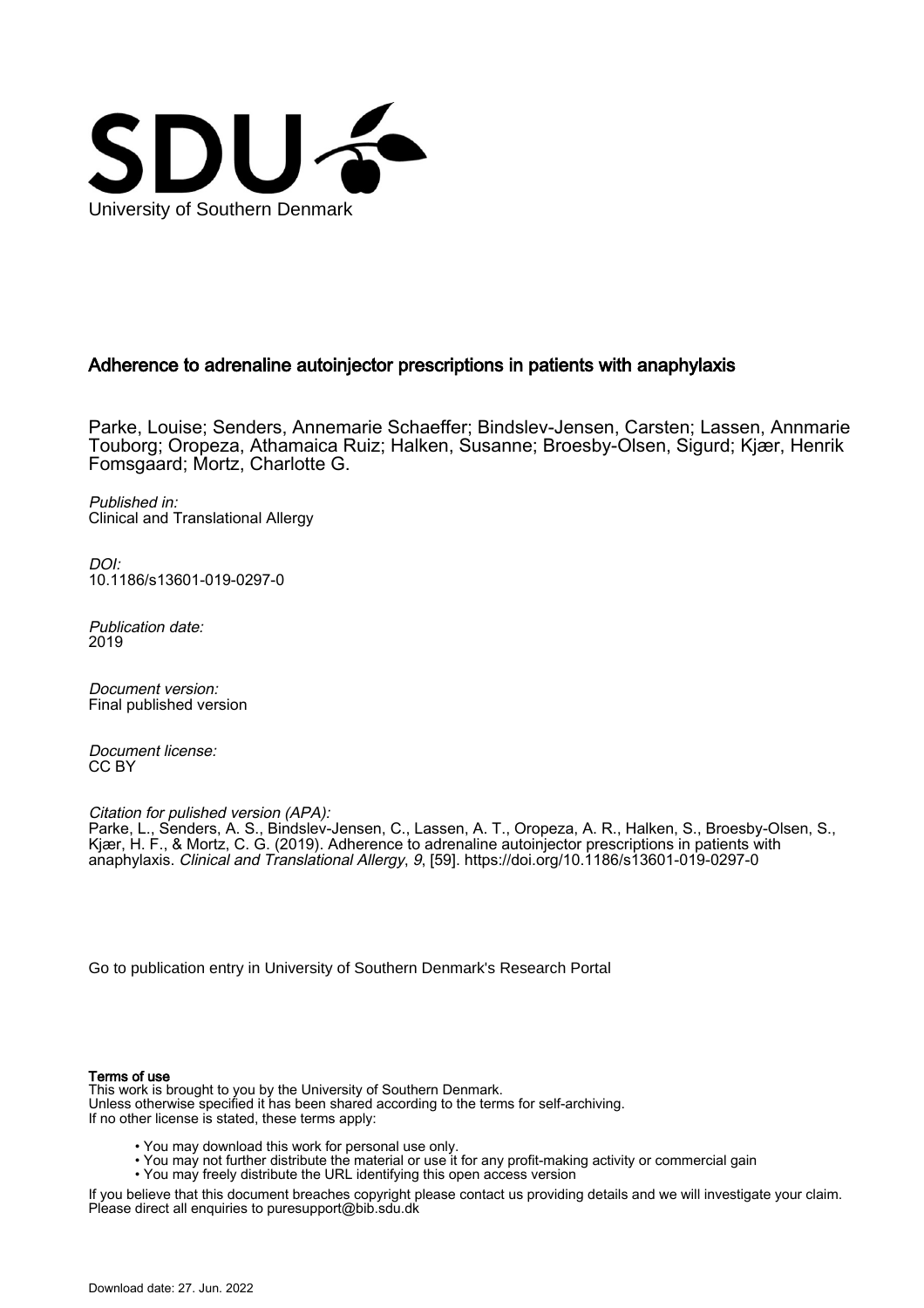# **RESEARCH LETTER**

# **Open Access**

prescriptions in patients with anaphylaxis Louise Parke<sup>1</sup>, Annemarie Schaeffer Senders<sup>1</sup>, Carsten Bindslev-Jensen<sup>1</sup>, Annmarie Touborg Lassen<sup>2</sup>, Athamaica Ruiz Oropeza<sup>1</sup>, Susanne Halken<sup>3</sup>, Sigurd Broesby-Olsen<sup>1</sup>, Henrik Fomsgaard Kjær<sup>1</sup> and Charlotte G. Mortz<sup>1[\\*](http://orcid.org/0000-0001-8710-0829)</sup> $\bullet$ 

Adherence to adrenaline autoinjector

# **Abstract**

This study evaluates adherence to adrenaline autoinjector prescriptions in a cohort of well-characterized anaphylaxis patients. The overall retrieval rate was 76% with the highest rate in patients with severe anaphylaxis. Special attention is needed in patients with unknown elicitors and in young adults, comprising the largest proportion of non-adherent patients.

*Trial registration* No intervention performed. Retrospective data used with permission from the Danish Data Protection Agency and Regional Committees on Health Research Ethics

**Keywords:** Adherence, Adrenaline auto-injector, Anaphylaxis, Food allergy, Drug allergy, Mastocytosis, Prescription, Sampson's severity score, Venom allergy

## **To the editor**

Anaphylaxis is a severe, life-threatening systemic hypersensitivity reaction where frst line treatment is intramuscular adrenaline  $[1]$  $[1]$ . Depending on the risk assessment long-term management of anaphylaxis includes prescription of an adrenaline autoinjector (AAI) which is often under-prescribed, not collected, not carried by the patient or not used in case of anaphylaxis [[2,](#page-4-1) [3\]](#page-4-2). For AAIs the term adherence means the degree, to which the patient collects the prescription, carries the device and uses it correctly. In our study we aimed to determine adherence to AAI prescriptions, in a Danish cohort of well-characterized patients with anaphylaxis by comparing diferent elicitors (food, venom and unknown), severity of anaphylaxis, age, sex, and comorbidity. In this paper adherence is defned as collection of the AAI prescription at the pharmacy.

In a prospective study (APOTECA), 226 patients with suspected anaphylaxis were seen at the Emergency

<sup>1</sup> Department of Dermatology and Allergy Centre, Odense Research Centre for Anaphylaxis (ORCA), Odense University Hospital, Kløvervænget

Full list of author information is available at the end of the article



Department (ED), Odense University Hospital (OUH), during 1st of May 2013 through 30th of April 2014 [\[4](#page-4-3)]. In the study the suspected allergic reaction at the ED was classifed according to the EAACI diagnostic criteria for anaphylaxis. By diagnostic work-up in accordance with the international guidelines at the Allergy Center (AC), OUH, anaphylaxis was confrmed in 124 of 226 patients [[5\]](#page-4-4). Of the 124 patients one patient was seen in the ED outside the inclusion period, hence excluded from further analysis. Patients with drug anaphylaxis  $(n=50)$ were excluded as they do normally not need an AAI. Furthermore, in 3 of the 13 patients with unknown elicitor an AAI was not prescribed and they were also excluded from the adherence study. Thus 70 patients were included in the present study. Children were defned as 0–17 years of age and adults  $\geq$  18 years. Severity of the reaction at the index date in the ED was evaluated according to Sampson's severity score. All adults were screened for mastocytosis. Comorbidity such as asthma was registered.

Data on AAI retrievals prescribed from the ED or AC for patients with allergy to foods, venom and unknown elicitor was obtained from Odense Pharmacoepidemio-logical Database (OPED) [[6\]](#page-4-5) 1 year prior to and 1 year

© The Author(s) 2019. This article is distributed under the terms of the Creative Commons Attribution 4.0 International License [\(http://creativecommons.org/licenses/by/4.0/\)](http://creativecommons.org/licenses/by/4.0/), which permits unrestricted use, distribution, and reproduction in any medium, provided you give appropriate credit to the original author(s) and the source, provide a link to the Creative Commons license, and indicate if changes were made. The Creative Commons Public Domain Dedication waiver (http://creativecommons.org/ publicdomain/zero/1.0/) applies to the data made available in this article, unless otherwise stated.

<sup>\*</sup>Correspondence: charlotte.moertz@rsyd.dk

<sup>15, 5000</sup> Odense C, Denmark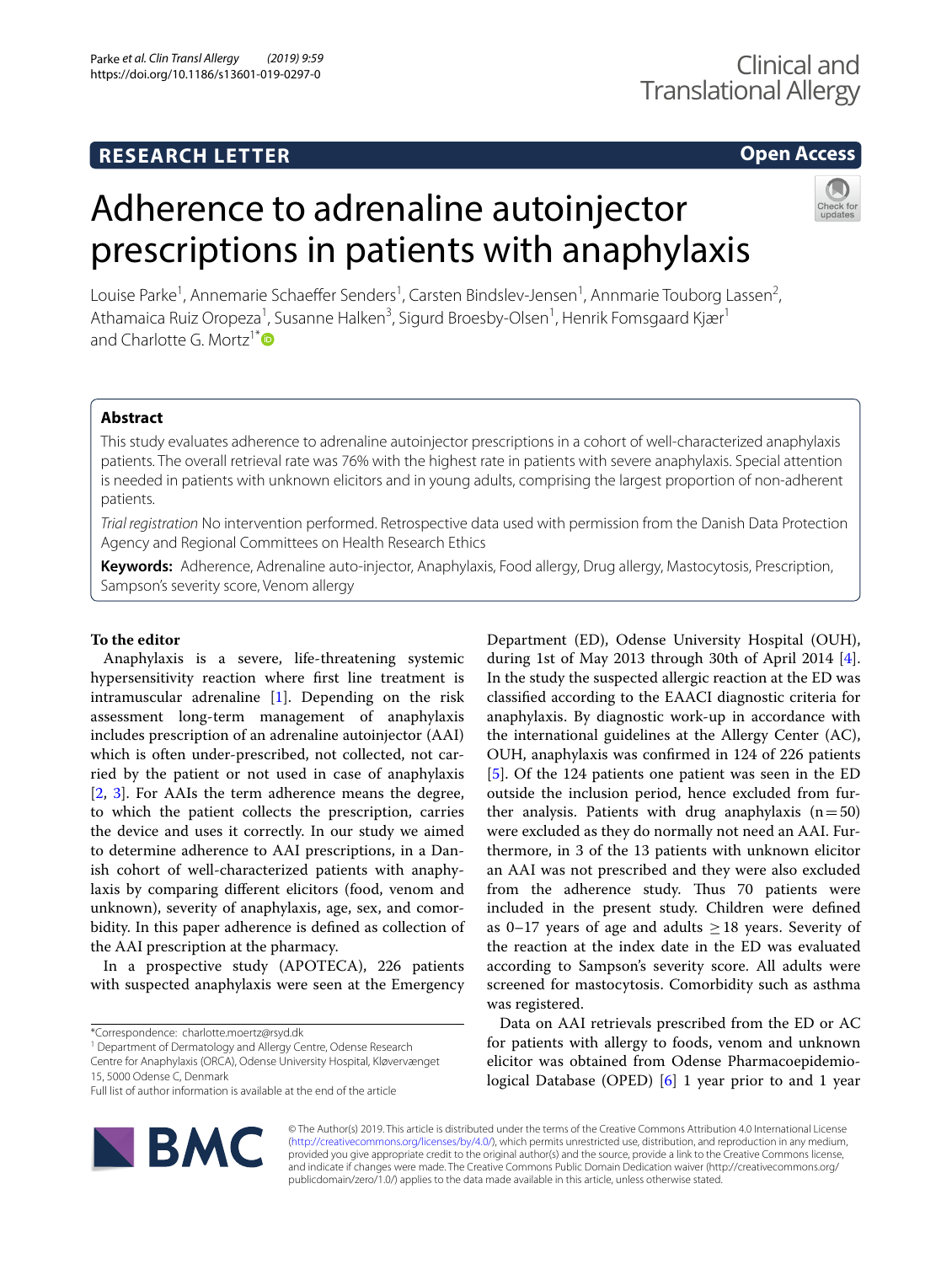after the index date. OPED holds information on all reimbursed prescriptions from the Region of Southern Denmark (1.2 million inhabitants) since 1990. OPED is cross-linked to health-related registers via the Danish Civil Registration number. All drugs are registered after Anatomical Therapeutic Chemical (ATC) index. All AAIs (ATC: CO1CA24) require a prescription and includes the date of dispensation. The  $\chi^2$ -test was used for data comparison.

Table [1](#page-3-0) shows the relationship between prescribed and retrieved AAIs in patients with confrmed anaphylaxis to food, venom and unknown elicitor, respectively. AAIs were purchased in 77% (20/26) of patients with food induced anaphylaxis, in 76% (26/34) of patients with anaphylaxis to venom and in 70% (7/10) of patients with anaphylaxis to unidentifed elicitor. Signifcantly more patients with severe anaphylaxis retrieved an AAI (p<0.02) compared to patients experiencing mild to moderate (Table [1\)](#page-3-0).

Figure [1](#page-4-6) illustrates percentage of collected AAIs in different age groups. Among young adults (18–35 years), only 45% (5/11) collected an AAI, whereas 81% (17/21) of patients older than 54 years retrieved their prescriptions ( $p < 0.04$ ). Parents to children ( $< 18$  years) collected an AAI more frequently than young adults  $(p < 0.01)$ .

Patients collected their AAI within 1 month after the ED visit in  $74\%$  (39/53) of the cases. Three patients who did not retrieve an AAI within a year after the index date (ED visit) had collected an AAI the year before the index date. When including these patients the retrieval rate increased to 80% (56/70).

To our knowledge this is the frst study to evaluate the level of adherence to AAI prescriptions in both children and adults with a verifed diagnosis of anaphylaxis.

After diagnostic work-up in the AC the total retrieval rate of AAI was 76% (Table [1](#page-3-0)) which is in the upper end of a broad range of AAI retrieval rates (15–96%) hitherto reported [[7](#page-4-7)[–10](#page-5-0)]. Although partly reimbursed in Denmark, a reduced price for the AAI might improve compliance. Other likely explanations for non-adherence could be fear of needles; spontaneous recovery from previous anaphylaxis,—hence the assumption that adrenaline therefore would not be needed in future reactions either; reliance on oral antihistamines, glucocorticoids and/ or inhaled bronchodilators; concerns about adrenaline's adverse efects; and the patient's own knowledge, risk assessment and concerns. Furthermore, the communication with and information given by the health care providers will afect adherence.

Despite thorough investigation (including co-factors and co-morbidities) at the AC, OUH, a culprit allergen could not be identifed in all patients. Alarmingly, only 7/10 of these patients retrieved their prescriptions.

Anaphylaxis with unknown elicitor is of concern due to the fact that the patient will not know which allergen to avoid. Thus, particular attention should be paid to possible overlooked causes for anaphylaxis, followed by a well-structured anaphylaxis management plan containing possible preventive strategies.

Severe reactions resulted in signifcantly higher retrieval rates (Table [1\)](#page-3-0) for all elicitors compared to less severe reactions. Patients experiencing a severe anaphylaxis may fear and regard their disease as life-threatening inciting patients to retrieve their prescription.

Possibly, free AAIs would increase retrieval rates in our municipalities, potentially particularly in young adults with a low income. In Denmark only a part of the drug costs is reimbursed. In the present study, the least adherent group of patients was young adults between 18 and 35 years; only 45% retrieved their AAI. Our fndings show by far the lowest AAI retrieval rate among recent studies for this age group  $[7, 8]$  $[7, 8]$  $[7, 8]$ . Their "critical age" may afect adherence and risk assessment due to emotional, physical and social changes including high-risk behavioral patterns regarding alcohol consumption and concomitant uncontrolled or partly controlled comorbidities such as asthma. This age group is at highest risk for fatal anaphylaxis to foods [[11](#page-5-2)].

Previous studies have shown that many patients do not carry an AAI and do not know when and how to use adrenaline [\[3](#page-4-2)]. To improve adherence an anaphylaxis management plan should always be made together with the patient. Focus points in the management plan, in addition to continuing patient education in why, when and how to administer AAI should include the patient's intraindividual, psychological perceptions [\[12](#page-5-3), [13\]](#page-5-4): Questions such as the patient's feeling of threat in relation to anaphylaxis, the patient's opinion on the severity of his/ her disease but also potential consequences of and negative aspects related to an allergic reaction need to be addressed. Furthermore, the health providers have to make sure that the patients have retrieved the AAI and bring it to the consultation and inform the patient always to carry it.

We conclude that even after diagnostic work-up in a highly specialized setting at the AC only 3 of 4 anaphylaxis patients retrieved their AAI prescription. This study thus highlights the need for patient education to ensure and strengthen adherence. A special focus should be on young adults and on adults where no elicitor could be identified. The strength of this study is that the patients are identifed prospectively in the ED followed by a thorough diagnostic workup at a specialized Allergy Center to confrm the diagnosis and the elicitor. Furthermore, at our hospital no extraditions of AAIs are performed, all has to be retrieved at the pharmacy and a central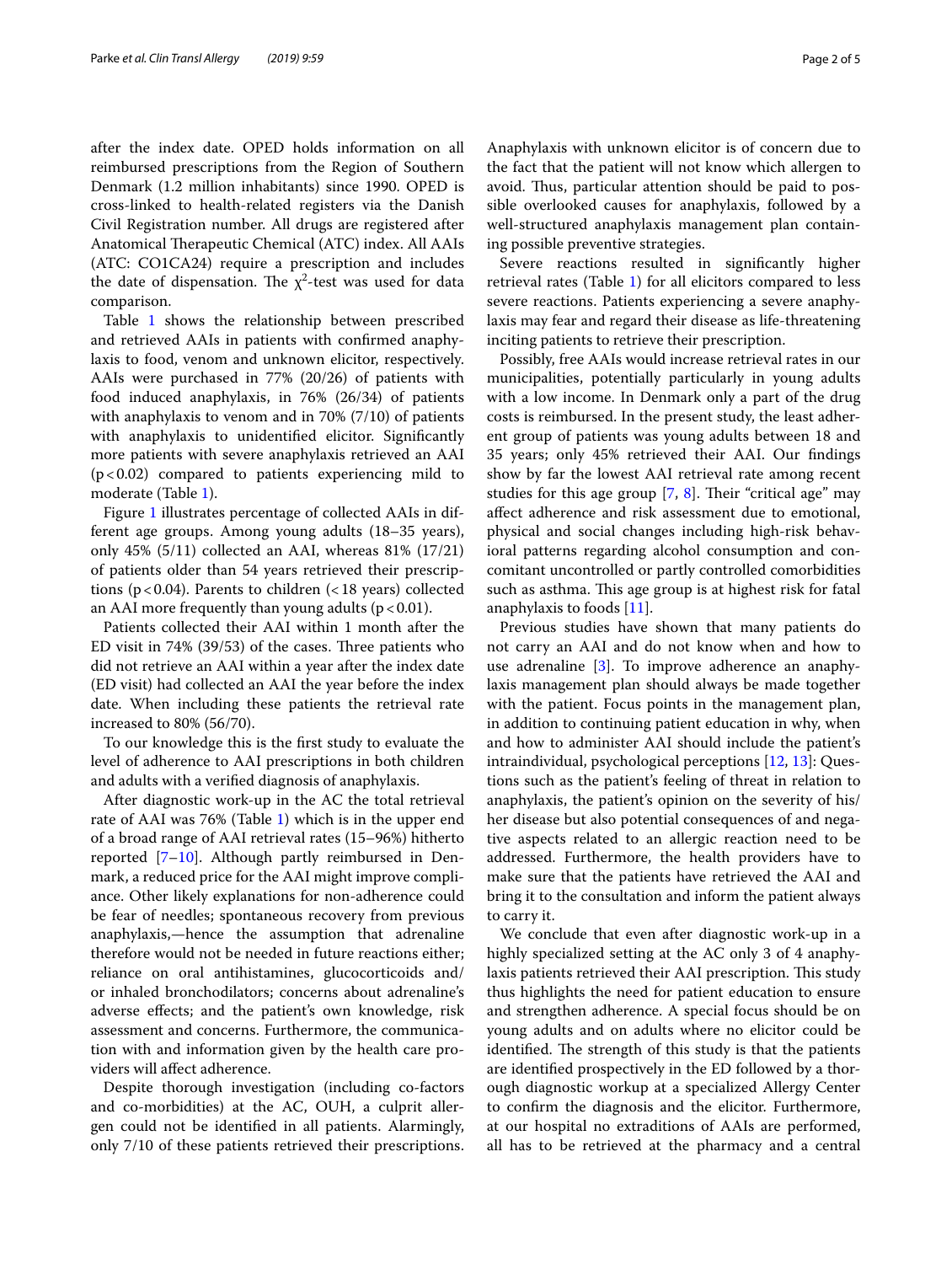<span id="page-3-0"></span>

| or mastocytosis                                                                                                                                                                                                                                                                                                                                                                                                           | Food                                                             |                                                                 |                | Venom                                                            |                                                                 |      | Unknown elicitor                                                 |                                                                 |                  | All elicitors  |
|---------------------------------------------------------------------------------------------------------------------------------------------------------------------------------------------------------------------------------------------------------------------------------------------------------------------------------------------------------------------------------------------------------------------------|------------------------------------------------------------------|-----------------------------------------------------------------|----------------|------------------------------------------------------------------|-----------------------------------------------------------------|------|------------------------------------------------------------------|-----------------------------------------------------------------|------------------|----------------|
|                                                                                                                                                                                                                                                                                                                                                                                                                           | autoinjector<br>anaphylaxis<br>adrenaline<br>Prescribed<br>after | autoinjector<br>anaphylaxis<br>adrenaline<br>Collected<br>after | ళ              | autoinjector<br>anaphylaxis<br>adrenaline<br>Prescribed<br>after | autoinjector<br>anaphylaxis<br>adrenaline<br>Collected<br>after | ళ    | autoinjector<br>anaphylaxis<br>adrenaline<br>Prescribed<br>after | autoinjector<br>anaphylaxis<br>adrenaline<br>Collected<br>after | %                | % (proportion) |
| Total                                                                                                                                                                                                                                                                                                                                                                                                                     | 26                                                               | $\approx$                                                       | 76.9           | 34                                                               | 26                                                              | 76.5 | $\supseteq$                                                      |                                                                 | 70.0             | 75.7 (53/70)   |
| Age                                                                                                                                                                                                                                                                                                                                                                                                                       |                                                                  |                                                                 |                |                                                                  |                                                                 |      |                                                                  |                                                                 |                  |                |
| Children (0-17 years)                                                                                                                                                                                                                                                                                                                                                                                                     | $\tilde{=}$                                                      |                                                                 | 84.6           | $\circ$                                                          |                                                                 |      | 4                                                                |                                                                 | $\overline{100}$ | 88.2 (15/17)   |
| Adults (≥ 18 years)                                                                                                                                                                                                                                                                                                                                                                                                       | $\tilde{=}$                                                      |                                                                 | 69.2           | 34                                                               | $\approx$                                                       | 76.5 | ৩                                                                |                                                                 | 50.0             | 71.7 (38/53)   |
| ŠêX                                                                                                                                                                                                                                                                                                                                                                                                                       |                                                                  |                                                                 |                |                                                                  |                                                                 |      |                                                                  |                                                                 |                  |                |
| Female                                                                                                                                                                                                                                                                                                                                                                                                                    |                                                                  |                                                                 | 84.6           | $\circ$                                                          | O                                                               | 66.7 | ৩                                                                |                                                                 | 50.0             | 71.4 (20/28)   |
| Male                                                                                                                                                                                                                                                                                                                                                                                                                      |                                                                  |                                                                 | 69.2           | 25                                                               | $\approx$                                                       | 80.0 |                                                                  |                                                                 | 100              | 78.6 (33/42)   |
| Sampson's severity score <sup>a</sup>                                                                                                                                                                                                                                                                                                                                                                                     |                                                                  |                                                                 |                |                                                                  |                                                                 |      |                                                                  |                                                                 |                  |                |
| Grade $1-3$                                                                                                                                                                                                                                                                                                                                                                                                               |                                                                  |                                                                 | $\overline{0}$ |                                                                  |                                                                 | 42.9 |                                                                  |                                                                 |                  | 45.5 (5/11)    |
| Grade 4-5                                                                                                                                                                                                                                                                                                                                                                                                                 | 24                                                               | $\frac{\infty}{\infty}$                                         | 75.0           | 27                                                               | 23                                                              | 85.2 | ∞                                                                |                                                                 | 87.5             | 81.4 (48/59)   |
| Asthma                                                                                                                                                                                                                                                                                                                                                                                                                    |                                                                  |                                                                 | 71.4           |                                                                  |                                                                 | 100  |                                                                  |                                                                 | $\circ$          | 60.0 (6/10)    |
| Mastocytosisb                                                                                                                                                                                                                                                                                                                                                                                                             |                                                                  |                                                                 |                | 4                                                                | 4                                                               | 100  |                                                                  | $\circ$                                                         | $\circ$          | 80.0 (4/5)     |
| Anaphylaxis > 1                                                                                                                                                                                                                                                                                                                                                                                                           | $\overline{4}$                                                   |                                                                 | 643            | $\frac{1}{2}$                                                    | 0                                                               | 69.2 | $\circ$                                                          | 4                                                               | 66.7             | 66.7 (22/33)   |
| All patients in the food (n = 26) and venom group (n = 34) had a prescription for an AAI. In 3 of the 13 patients with unknown elicitor an AAI was not prescribed due to primary elicitor suspicion on drug and they did not<br>complete the diagnostic work-up. These 3 were excluded from the table. Number of prescriptions for AAI is unknown for the drug group and this group is not included in the table (n = 50) |                                                                  |                                                                 |                |                                                                  |                                                                 |      |                                                                  |                                                                 |                  |                |
| $^{\rm a}$ There was a significant difference between grade 1-3 and 4-5 anaphylaxis and retrieval of AAI (p < 0.02)                                                                                                                                                                                                                                                                                                       |                                                                  |                                                                 |                |                                                                  |                                                                 |      |                                                                  |                                                                 |                  |                |
| <sup>b</sup> The table includes 5 of 8 mastocytosis patients. Of the 3 not included 2 had anaphylaxis elicited by drug. Both patients picked up an AAI. One of the 3 had no AAI prescribed due to death before the evaluation was<br>completed                                                                                                                                                                            |                                                                  |                                                                 |                |                                                                  |                                                                 |      |                                                                  |                                                                 |                  |                |

| sex,<br>ņ<br> <br> <br>     |  |
|-----------------------------|--|
|                             |  |
|                             |  |
|                             |  |
| ē<br>Ĺ                      |  |
| ï<br>Í                      |  |
| ֞֟֘֝֓֕׆֧֧֧֧֩֩֩֩֩֩֩֩֩֩֩      |  |
| į<br>j<br>í<br>֚֕<br>i<br>ć |  |
|                             |  |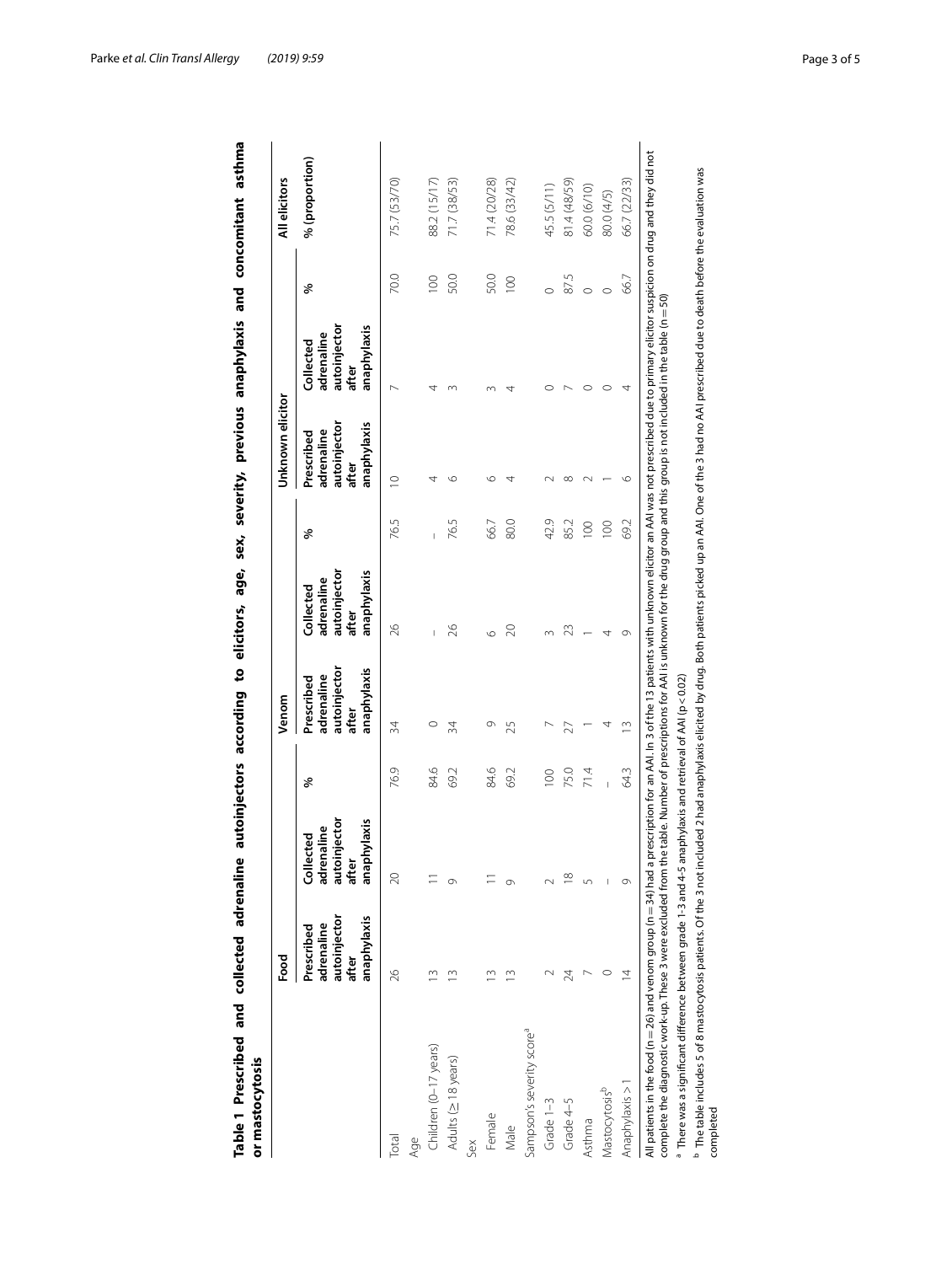

<span id="page-4-6"></span>system in Denmark allows us to follow the adherence to prescribed drugs. A limitation is the size of the study and that the results are only from a single center. Further studies on non-adherence will be needed in order to reach these groups of patients.

### **Abbreviations**

AAI: adrenaline auto injector; AC: Allergy Center; ATC: Anatomical Therapeutic Chemical; ED: Emergency Department; EAACI: European Academy of Allergy and Clinical Immunology; OPED: Odense Pharmacoepidemiological Database; OUH: Odense University Hospital.

#### **Acknowledgements**

Not applicable.

#### **Authors' contributions**

LP has performed the data analysis. LP, ASS and CGM have drafted the manuscript. CGM, CBJ, ATL and ARO have designed the study. All co-authors (ASS, CBJ, ATL, ARO, SH, SBO, HFK and CGM) have contributed to the interpretation and discussion of the results. All authors read and approved the fnal manuscript.

#### **Funding**

External funding by grant from Novartis A/S for data extractions and merging.

#### **Availability of data and materials**

Authors can confrm that all relevant data are included in the article and/or its additional information fles.

#### **Ethics approval and consent to participate**

The study was approved by the Danish Data Protection Agency, Denmark (12/26172) and the Regional Committees on Health Research Ethics for South‑ ern Denmark, Denmark (S-20120203). All participants provided their written consent to participation.

#### **Consent for publication**

Written consent has been obtained from all participants for publication.

#### **Competing interests**

The authors declare that they have no competing interests.

#### **Author details**

<sup>1</sup> Department of Dermatology and Allergy Centre, Odense Research Centre for Anaphylaxis (ORCA), Odense University Hospital, Kløvervænget 15, 5000 Odense C, Denmark. <sup>2</sup> Department of Emergency Medicine, Odense University Hospital, 5000 Odense C, Denmark. 3 Hans Christian Andersen Chil‑ dren's Hospital, Odense University Hospital, 5000 Odense C, Denmark.

Received: 18 July 2019 Accepted: 23 October 2019<br>Published online: 08 November 2019

#### **References**

- <span id="page-4-0"></span>Muraro A, Roberts G, Worm M, Bilo MB, Brockow K, Fernandez RM, et al. Anaphylaxis: guidelines from the European Academy of Allergy and Clinical Immunology. Allergy. 2014;69(8):1026–45.
- <span id="page-4-1"></span>2. Alvarez-Perea A, Tomas-Perez M, Ameiro B, Zubeldia JM, Baeza ML. When is epinephrine prescribed for anaphylaxis? Ann Allergy Asthma Immunol. 2019;122(3):339–40.
- <span id="page-4-2"></span>3. Simons FE, Clark S, Camargo CA Jr. Anaphylaxis in the community: learning from the survivors. J Allergy Clin Immunol. 2009;124(2):301–6.
- <span id="page-4-3"></span>4. Ruiz Oropeza A, Lassen A, Halken S, Bindslev-Jensen C, Mortz CG. Anaphylaxis in an emergency care setting: a one year prospective study in children and adults. Scand J Trauma Resusc Emerg Med. 2017;25(1):111.
- <span id="page-4-4"></span>5. Oropeza AR, Bindslev-Jensen C, Broesby-Olsen S, Kristensen T, Moller MB, Vestergaard H, et al. Patterns of anaphylaxis after diagnostic workup: a follow-up study of 226 patients with suspected anaphylaxis. Allergy. 2017;72(12):1944–52.
- <span id="page-4-5"></span>6. Hallas J, Hellfritzsch M, Rix M, Olesen M, Reilev M, Pottegard A. Odense pharmacoepidemiological database: a review of use and content. Basic Clin Pharmacol Toxicol. 2017;120(5):419–25.
- <span id="page-4-7"></span>7. Abrams EM, Singer AG, Lix L, Katz A, Yogendran M, Simons FER. Adherence with epinephrine autoinjector prescriptions in primary care. Allergy Asthma Clin Immunol. 2017;13:46.